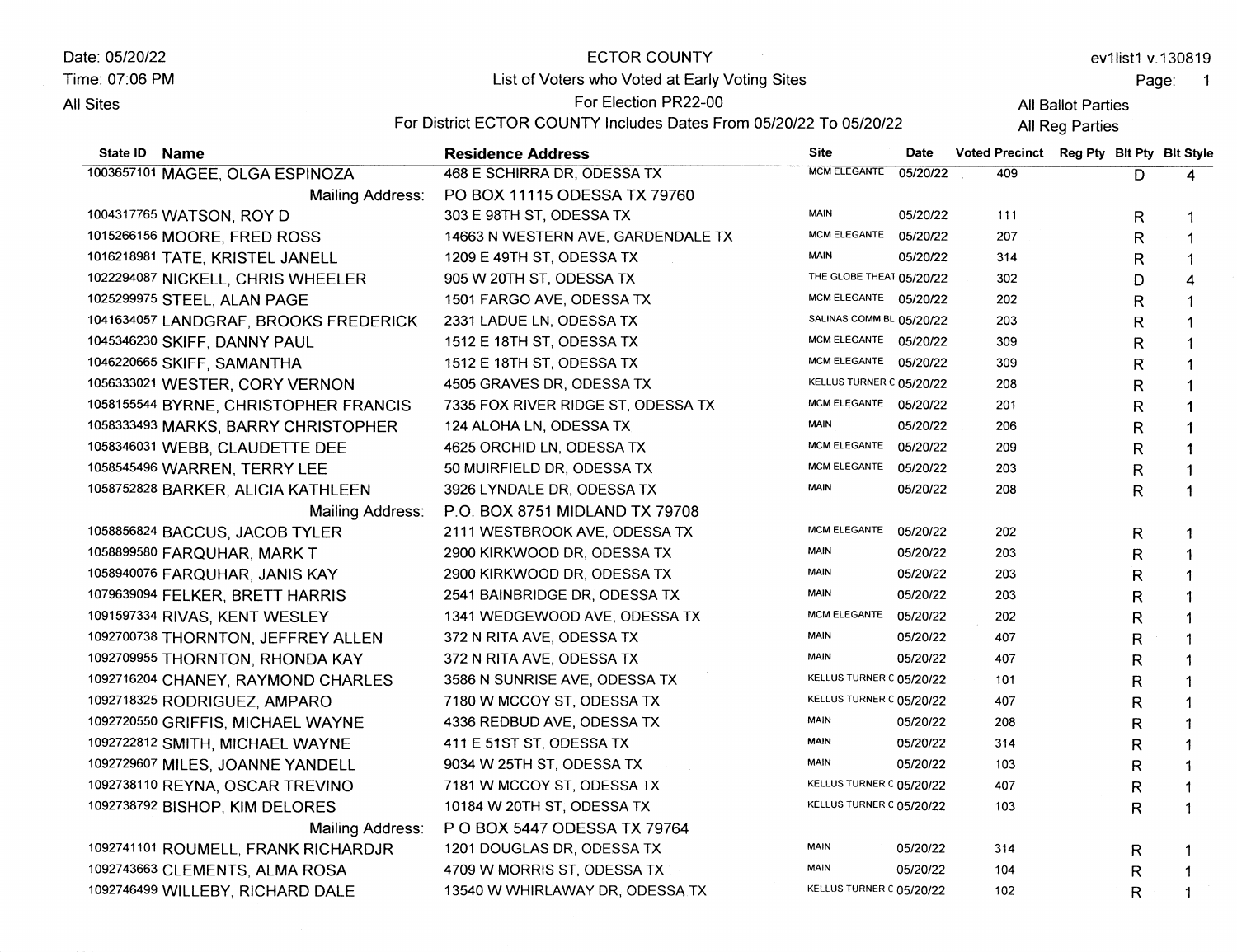Date: 05/20/22 Time: 07:06 PM **All Sites** 

## ECTOR COUNTY

List of Voters who Voted at Early Voting Sites

ev1list1 v.130819

Page: 2

All Ballot Parties

For Election PR22-00 For District ECTOR COUNTY Includes Dates From 05/20/22 To 05/20/22

All Reg Parties

| State ID Name                        | <b>Residence Address</b>             | <b>Site</b>              | <b>Date</b> | <b>Voted Precinct</b> | Reg Pty Bit Pty Bit Style |              |              |
|--------------------------------------|--------------------------------------|--------------------------|-------------|-----------------------|---------------------------|--------------|--------------|
| 1092746583 RODRIGUEZ, MEDARDO        | 7180 W MCCOY ST, ODESSA TX           | KELLUS TURNER C 05/20/22 |             | 407                   |                           | R            | -1           |
| 1092747044 REYNA, GLORIA VILLANUEVA  | 7181 W MCCOY ST, ODESSA TX           | KELLUS TURNER C 05/20/22 |             | 407                   |                           | $\mathsf{R}$ | -1           |
| 1092752804 HOTCHKIN, FAITH HOPE      | 1401 SAN ANDRES DR APT 46, ODESSA TX | THE GLOBE THEAT 05/20/22 |             | 301                   |                           | R            | $\mathbf 1$  |
| 1092752843 POTTER, DONALD LEROY      | 7600 CANTERBURY ST, ODESSA TX        | MCM ELEGANTE 05/20/22    |             | 201                   |                           | R            | $\mathbf 1$  |
| 1092753118 RIVAS, RAUL ULATE         | 11620 W APRIL ST, ODESSA TX          | <b>MAIN</b>              | 05/20/22    | 101                   |                           | R            | -1           |
| 1092753156 WHITE, AFTON EARL         | 6462 N HALL AVE, ODESSA TX           | <b>MAIN</b>              | 05/20/22    | 101                   |                           | R            | $\mathbf 1$  |
| 1092753457 BLANKINSHIP, JEANNIE DEAN | 3025 N GALAHAD AVE, ODESSA TX        | <b>MAIN</b>              | 05/20/22    | 104                   |                           | R            | $\mathbf 1$  |
| 1092755151 FARRELL, ANNA MARIA       | 34 N HORSESHOE BEND, ODESSA TX       | <b>MAIN</b>              | 05/20/22    | 102                   |                           | R            | $\mathbf{1}$ |
| Mailing Address:                     | 34 N HORSESHOE BEND ODESSA TX 79763  |                          |             |                       |                           |              |              |
| 1092757091 BOWDEN, JOHN WILLIAM      | 6469 W 26TH ST, ODESSA TX            | MCM ELEGANTE 05/20/22    |             | 103                   |                           | R            | 1            |
| Mailing Address:                     | PO BOX 69669 ODESSA TX 79769         |                          |             |                       |                           |              |              |
| 1092757309 FINO, LAZARO GALINDO      | 9809 W 18TH ST, ODESSA TX            | KELLUS TURNER C 05/20/22 |             | 103                   |                           | D            | 4            |
| 1092757313 GALINDO, MANUELA Z        | 9809 W 18TH ST, ODESSA TX            | KELLUS TURNER C 05/20/22 |             | 103                   |                           | D            | 4            |
| 1092759334 BEATY, GERALD RAY         | 604 E 54TH ST, ODESSA TX             | MCM ELEGANTE 05/20/22    |             | 314                   |                           | R            | 1            |
| Mailing Address:                     | PO BOX 12688 ODESSA TX 79768         |                          |             |                       |                           |              |              |
| 1092759573 ELLIG, MICHAEL HOWARD     | 1518 HAYWOOD AVE, ODESSA TX          | MCM ELEGANTE 05/20/22    |             | 202                   |                           | R            | 1            |
| 1092761964 POTTER, GAIL LEE          | 7600 CANTERBURY ST, ODESSA TX        | MCM ELEGANTE             | 05/20/22    | 201                   |                           | R            | 1            |
| 1092767554 LINDSEY, MARCIA MILLER    | 1100 E 56TH ST, ODESSA TX            | <b>MAIN</b>              | 05/20/22    | 314                   |                           | R            |              |
| 1092767565 LINDSEY, JAY HARVEY       | 1100 E 56TH ST, ODESSA TX            | <b>MAIN</b>              | 05/20/22    | 314                   |                           | R            |              |
| 1092768015 ROLAND, LYDIA ANN         | 4312 DELWOOD AVE, ODESSA TX          | <b>MAIN</b>              | 05/20/22    | 314                   |                           | R            | 1            |
| 1092774563 GAMBOA, SHILO SHERREE     | 661 W YUKON RD, ODESSA TX            | <b>MAIN</b>              | 05/20/22    | 310                   |                           | R            | 1            |
| 1092789991 DIXON, CURTIS LEE         | 7142 W 29TH ST # 9, ODESSA TX        | KELLUS TURNER C 05/20/22 |             | 104                   |                           | R            | $\mathbf 1$  |
| Mailing Address:                     | PO BOX 70122 ODESSA TX 79769         |                          |             |                       |                           |              |              |
| 1092790004 DIXON, GLENDA FAYE        | 7142 W 29TH ST # 9, ODESSA TX        | KELLUS TURNER C 05/20/22 |             | 104                   |                           | R.           | $\mathbf 1$  |
| Mailing Address:                     | P O BOX 70122 ODESSA TX 79769        |                          |             |                       |                           |              |              |
| 1092799003 HARKNESS, GAYLA MARIE     | 6920 W WESTMOOR RD, ODESSA TX        | KELLUS TURNER C 05/20/22 |             | 104                   |                           | R            | 1            |
| 1092804927 HALL, JOHN BARNESJR       | 500 W 46TH ST, ODESSA TX             | <b>MAIN</b>              | 05/20/22    | 310                   |                           | R            | 1            |
| 1092808960 SUBIA, JOANN SANCHEZ      | 2604 BEECHWOOD ST, ODESSA TX         | <b>MAIN</b>              | 05/20/22    | 401                   |                           | D            | 4            |
| 1092811263 KING, REGINA RENEE        | 7116 W MCCOY ST, ODESSA TX           | <b>MAIN</b>              | 05/20/22    | 407                   |                           | R            | 1            |
| 1092814252 SCOWN, MICHAEL T          | 6114 NEVADA AVE, ODESSA TX           | MCM ELEGANTE 05/20/22    |             | 206                   |                           | R            | 1            |
| 1092820159 FARRELL, ARTHUR LEWISJR   | 34 N HORSESHOE BEND, ODESSA TX       | KELLUS TURNER C 05/20/22 |             | 102                   |                           | R            | 1            |
| 1092820486 PARK, CASANDRA ROSE       | 8125 W 16TH ST, ODESSA TX            | KELLUS TURNER C 05/20/22 |             | 407                   |                           | R            | 1            |
| 1092823188 MORRIS, MICHAEL SCOTT     | 1311 E 49TH ST, ODESSA TX            | <b>MAIN</b>              | 05/20/22    | 314                   |                           | R            | 1            |
| 1092823443 HARKNESS, EDWARD GENE     | 6920 W WESTMOOR RD, ODESSA TX        | KELLUS TURNER C 05/20/22 |             | 104                   |                           | R            | 1            |
| 1092831204 BEATY, ROXANN MORRIS      | 604 E 54TH ST, ODESSA TX             | MCM ELEGANTE 05/20/22    |             | 314                   |                           | R            | 1            |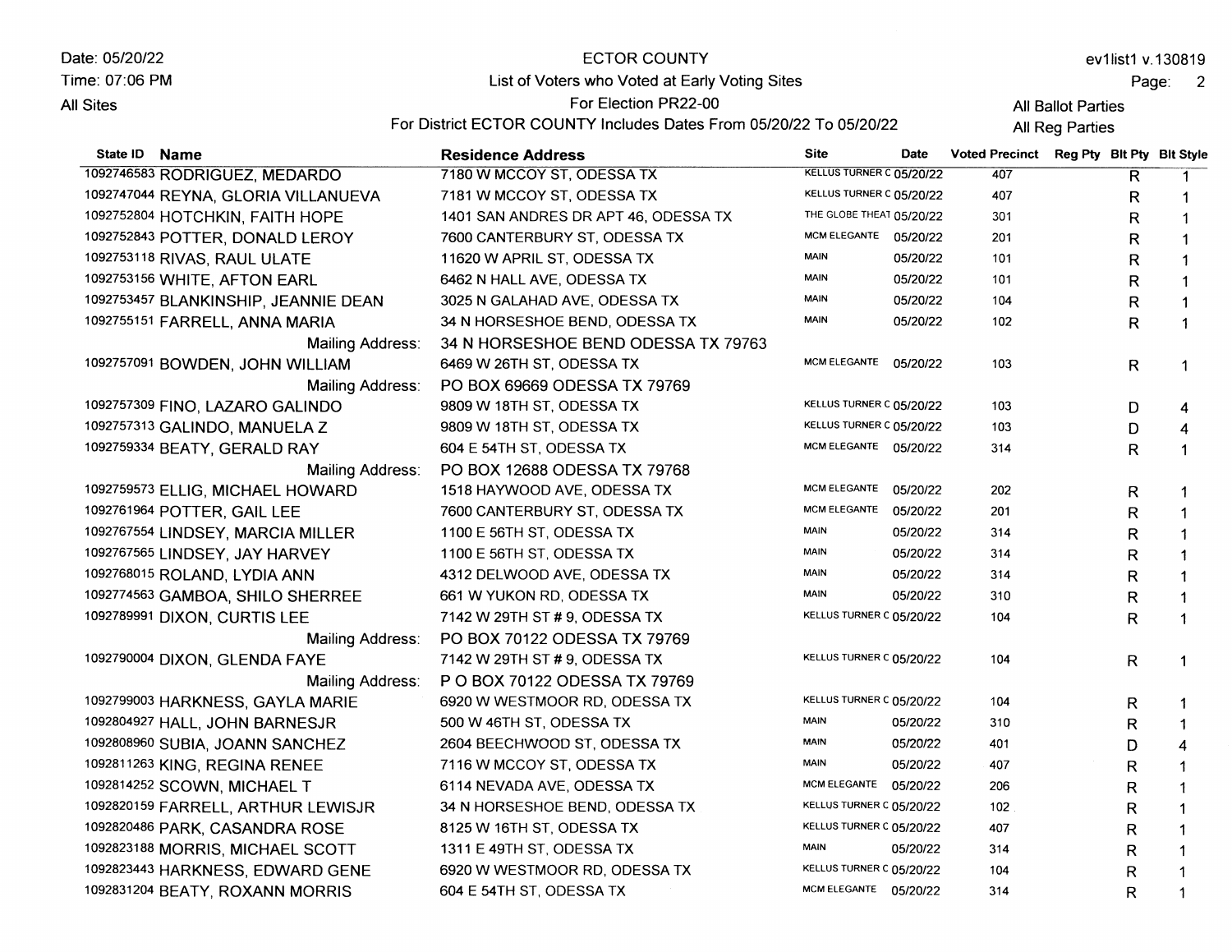Date: 05/20/22 Time: 07:06 PM **All Sites** State ID Name ECTOR COUNTY List of Voters who Voted at Early Voting Sites For Election PR22-00 For District ECTOR COUNTY Includes Dates From 05/20/22 To 05/20/22 Residence Address and Site Date ev1list1 v.130819 Page: <sup>3</sup> All Ballot Parties **All Reg Parties** Voted Precinct Reg Pty Blt Pty Blt Style

| 1092831412 CORNELL, FORREST DAVID      | 3804 CANDY LN, ODESSA TX           | <b>MAIN</b>              | 05/20/22 | 204 | R            | $\overline{2}$ |
|----------------------------------------|------------------------------------|--------------------------|----------|-----|--------------|----------------|
| 1092831994 ROWAN, JOYCE MILLER         | 4312 DELWOOD AVE, ODESSA TX        | <b>MAIN</b>              | 05/20/22 | 314 | R            | 1              |
| 1092839123 RODRIGUEZ, JUAN MEDARDO     | 3210 N WESTGATE AVE, ODESSA TX     | KELLUS TURNER C 05/20/22 |          | 104 | R            |                |
| 1092841218 SMITH, MAVA FANNING         | 411 E 51ST ST, ODESSA TX           | <b>MAIN</b>              | 05/20/22 | 314 | R            | 1              |
| 1092844663 RUSSELL, RAMONA             | 9072 W CANDACE ST, ODESSA TX       | <b>MAIN</b>              | 05/20/22 | 104 | R            | 1              |
| 1092846879 WHITE-GIESLER, DORIS LYN    | 6401 SAN MATEO LN, ODESSA TX       | <b>MCM ELEGANTE</b>      | 05/20/22 | 203 | R            | 1              |
| 1092846908 HERMAN, BETTY LOU           | 2909 DEERING DR, ODESSA TX         | <b>MAIN</b>              | 05/20/22 | 203 | $\mathsf R$  | 1              |
| 1092847106 DURELL, JACK GLENN          | 21 SHILOH RD, ODESSA TX            | <b>MCM ELEGANTE</b>      | 05/20/22 | 203 | $\mathsf{R}$ | 1              |
| Mailing Address:                       | 21 SHILOH RD ODESSA TX 79762       |                          |          |     |              |                |
| 1092847217 KELLY, SHEILA STARK         | 2532 BAINBRIDGE DR, ODESSA TX      | <b>MCM ELEGANTE</b>      | 05/20/22 | 203 | R            |                |
| 1092847553 DOBBS, CARY LEA             | 2733 PALO VERDE DR, ODESSA TX      | <b>MCM ELEGANTE</b>      | 05/20/22 | 203 | R            |                |
| 1092848558 SCUDDER, EDWARD KENNETH     | 16 GARY PL, ODESSA TX              | <b>MCM ELEGANTE</b>      | 05/20/22 | 203 | R            |                |
| 1092848930 WORLEY, MARK OREN           | 6511 AMBER DR, ODESSA TX           | <b>MCM ELEGANTE</b>      | 05/20/22 | 203 | R            |                |
| 1092850669 SOUTHERLAND, FREDDIE HAROLD | 2918 E 21ST ST, ODESSA TX          | <b>MCM ELEGANTE</b>      | 05/20/22 | 202 | R            |                |
| 1092850676 SOUTHERLAND, JANIS SALMON   | 2918 E 21ST ST, ODESSA TX          | <b>MCM ELEGANTE</b>      | 05/20/22 | 202 | $\mathsf{R}$ |                |
| 1092854910 SPRAWLS, PATRICIA SWAIM     | 7025 MELICK CIR, ODESSA TX         | <b>MAIN</b>              | 05/20/22 | 110 | R            |                |
| 1092857679 KELLY, DOW E                | 2532 BAINBRIDGE DR, ODESSA TX      | <b>MCM ELEGANTE</b>      | 05/20/22 | 203 | $\mathsf{R}$ |                |
| 1092858155 MARQUEZ, FRANK J            | 6 SHILOH RD, ODESSA TX             | <b>MCM ELEGANTE</b>      | 05/20/22 | 203 | R            |                |
| 1092858920 BRATCHER, CAROLYN YVONNE    | 2128 WEDGEWOOD AVE, ODESSA TX      | <b>MCM ELEGANTE</b>      | 05/20/22 | 202 | R            |                |
| 1092858931 BRATCHER, ROBERT LEE        | 2128 WEDGEWOOD AVE, ODESSA TX      | MCM ELEGANTE             | 05/20/22 | 202 | $\mathsf{R}$ |                |
| 1092858977 LIGHTFOOT, CARMEN BROWN     | 6520 PIEDMONT ST, ODESSA TX        | <b>MAIN</b>              | 05/20/22 | 203 | R            |                |
| 1092859167 WADDELL, MARY EDITH         | 9 CHERRYWOOD CIR, ODESSA TX        | <b>MAIN</b>              | 05/20/22 | 202 | R            |                |
| Mailing Address:                       | 9 CHERRYWOOD CIR ODESSA TX 79761   |                          |          |     |              |                |
| 1092864522 TAYLOR, BAIZE EDWARD        | 6213 LINWOOD DR, ODESSA TX         | <b>MAIN</b>              | 05/20/22 | 203 | R            |                |
| 1092864682 SLATER, KEVIN JON           | 31 SUNNYGROVE DR, ODESSA TX        | <b>MCM ELEGANTE</b>      | 05/20/22 | 209 | R            | 1              |
| 1092867867 PARRIS, ANTHONY DALE        | 1504 IDLEWOOD LN, ODESSA TX        | <b>MAIN</b>              | 05/20/22 | 202 | R            |                |
| 1092868583 TUCKER, DAWN EARLIE         | 6209 MECCA ST, ODESSA TX           | <b>MAIN</b>              | 05/20/22 | 203 | R            |                |
| 1092869055 ROMAN, CELIA GARCIA         | 7560 S HWY 385, ODESSA TX          | SALINAS COMM BL 05/20/22 |          | 404 | R            |                |
| 1092870403 PHILLIPS, NANETTE SISSEL    | 8847 HEATHER LN, ODESSA TX         | <b>MCM ELEGANTE</b>      | 05/20/22 | 108 | R            |                |
| 1092871644 WEATHERFORD, CAROL CASEY    | 8719 DUBLIN AVE, ODESSA TX         | <b>MCM ELEGANTE</b>      | 05/20/22 | 110 | R            |                |
| 1092871778 LOCKLAR, OTIS BURLEIGH      | 14553 N WESTERN AVE, GARDENDALE TX | MCM ELEGANTE             | 05/20/22 | 207 | $\mathsf R$  |                |
| 1092872240 PRESTON, CYNTHIA ANN        | 14823 N DOGWOOD AVE, GARDENDALE TX | <b>MAIN</b>              | 05/20/22 | 207 | R            | 1              |
| 1092872293 LOCKLAR, DEBBIE SHARP       | 14553 N WESTERN AVE, GARDENDALE TX | <b>MCM ELEGANTE</b>      | 05/20/22 | 207 | R            | 1              |
| 1092873035 JOHNSON, PATRICIA ANN       | 3 EMERALD FOREST DR, ODESSA TX     | <b>MCM ELEGANTE</b>      | 05/20/22 | 203 | $\mathsf{R}$ |                |
| 1092873308 FRANKLIN, JAMES EUGENE      | 6909 PINECREST AVE, ODESSA TX      | <b>MAIN</b>              | 05/20/22 | 201 | R            | 1              |

 $\sim$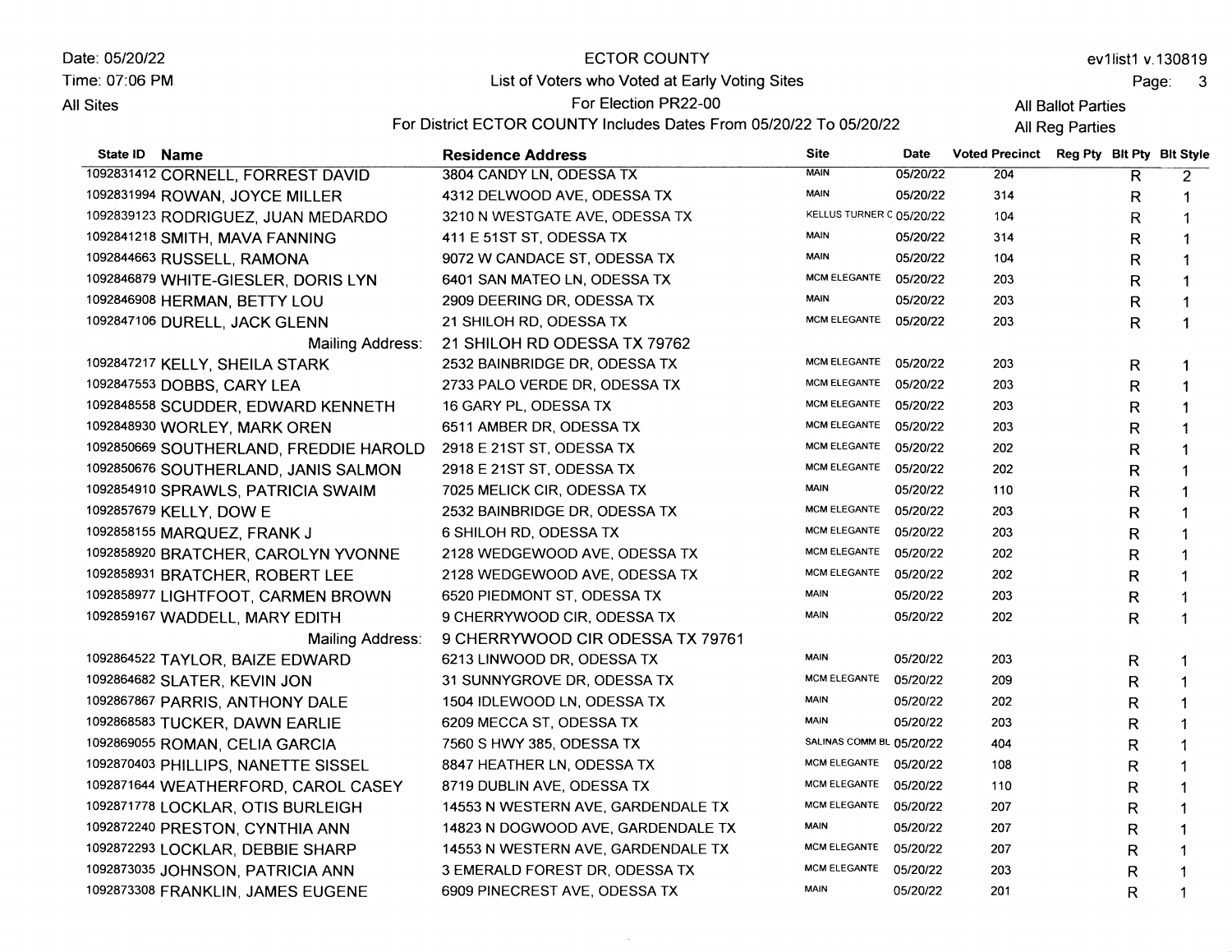Date: 05/20/22 Time: 07:06 PM **All Sites** State lD Name ECTOR COUNTY List of Voters who Voted at Early Voting Sites For Election PR22-00 For District ECTOR COUNTY Includes Dates From 05/20/22 To 05/20/22 Residence Address Site ev1list1 v.130819 Page: 4 All Ballot Parties **All Reg Parties** Date Voted Precinct Reg Pty Blt Pty Blt Style

| 1092873558 BAUMSTIMLER, TIMOTHY PAUL  | 6004 BRIARWOOD LN, ODESSA TX      | <b>MCM ELEGANTE</b>      | 05/20/22 | 203 | R | $\mathbf 1$    |
|---------------------------------------|-----------------------------------|--------------------------|----------|-----|---|----------------|
| 1092874358 CAMPOS, SAMANTHA MICHELLE  | 4004 E 30TH ST, ODESSA TX         | <b>MAIN</b>              | 05/20/22 | 204 | R | 2              |
| 1092876047 DAVIDSON, MARY KATHRYN     | 1508 VERDE AVE, ODESSA TX         | <b>MAIN</b>              | 05/20/22 | 202 | R | $\mathbf{1}$   |
| 1092881382 MAAS, ARLINE               | 6603 ALCOVE ST, ODESSA TX         | <b>MAIN</b>              | 05/20/22 | 203 | R | $\mathbf{1}$   |
| 1092881798 HAYNES, KENNETH RANDALL    | 14 OPAL CIR, ODESSA TX            | <b>MCM ELEGANTE</b>      | 05/20/22 | 203 | R | 1              |
| 1092884359 MCELMURRY, DORIS ELIZABETH | 1608 ENGLEWOOD LN, ODESSA TX      | MAIN                     | 05/20/22 | 202 | R | 1              |
| 1092885408 PADILLA, REBECCA LYNN      | 3533 BRENTWOOD DR, ODESSA TX      | <b>MAIN</b>              | 05/20/22 | 204 | R | $\overline{2}$ |
| 1092889305 HILL, STEPHEN HARRIS       | 7005 MELICK CIR, ODESSA TX        | MAIN                     | 05/20/22 | 110 | R | 1              |
| 1092891201 NEWTON, ANNA ADDILENE      | 3119 TRAILS END RD, ODESSA TX     | <b>MCM ELEGANTE</b>      | 05/20/22 | 203 | R | 1              |
| 1092891388 KING, TERRI DEANN          | 2220 E 52ND ST APT 19A, ODESSA TX | <b>MCM ELEGANTE</b>      | 05/20/22 | 208 | R | 1              |
| 1092892830 TODD, CAROL ANN            | 1429 SWEETBRIAR CIR, ODESSA TX    | <b>MCM ELEGANTE</b>      | 05/20/22 | 202 | R | 1              |
| 1092893291 GLASS, SUSAN JEANNE        | 2421 BEECHWOOD ST, ODESSA TX      | MAIN                     | 05/20/22 | 202 | R | 1              |
| 1092893939 LEWALLEN, KATHRYN PLUMMER  | 27 CHIMNEY HOLLOW, ODESSA TX      | MAIN                     | 05/20/22 | 203 | R | 1              |
| 1092894207 MOAD, KOLETA LEEJEANNE     | 3621 SPRINGDALE DR, ODESSA TX     | <b>MAIN</b>              | 05/20/22 | 204 | R | $\overline{c}$ |
| 1092896331 WILLIAMS, STEPHENIE ANN    | 840 OXFORD DR, ODESSA TX          | <b>MAIN</b>              | 05/20/22 | 108 | R | 1              |
| 1092897886 GARDNER, MICHAEL RAY       | 513 ST MARYS CIR, ODESSA TX       | <b>MAIN</b>              | 05/20/22 | 110 | R | $\mathbf{1}$   |
| 1092899392 SUGAR, CHERYL ANNEMARIE    | 188 QUAIL RUN, ODESSA TX          | MCM ELEGANTE             | 05/20/22 | 209 | R | 1              |
| 1092901347 RAO, VIVEK UDIPI           | 7009 PINECREST AVE, ODESSA TX     | <b>MAIN</b>              | 05/20/22 | 201 | R | -1             |
| 1092901644 WEBB, MELVIN WARREN        | 4625 ORCHID LN, ODESSA TX         | <b>MCM ELEGANTE</b>      | 05/20/22 | 209 | R | 1              |
| 1092901933 GLASS, WELDON RANDY        | 2421 BEECHWOOD ST, ODESSA TX      | MAIN                     | 05/20/22 | 202 | R | 1              |
| 1092903100 TUCKER, FRANK LYNN         | 6209 MECCA ST, ODESSA TX          | <b>MAIN</b>              | 05/20/22 | 203 | R | -1             |
| 1092903493 BRATCHER, AMARA DAWN       | 1200 E 55TH ST, ODESSA TX         | <b>MCM ELEGANTE</b>      | 05/20/22 | 314 | R | 1              |
| 1092907444 BUSSELL, CHESTER DAVIS     | 6408 DESOTO DR, ODESSA TX         | MCM ELEGANTE 05/20/22    |          | 203 | R | 1              |
| 1092907459 BUSSELL, JUDY BRANNAN      | 6408 DESOTO DR, ODESSA TX         | MCM ELEGANTE 05/20/22    |          | 203 | R | 1              |
| 1092907934 WORLEY, VICTORIA LYNNE     | 6511 AMBER DR, ODESSA TX          | MCM ELEGANTE 05/20/22    |          | 203 | R | -1             |
| 1092907947 ANDEREGG, RICKY DAN        | 25 EMERALD GARDENS DR, ODESSA TX  | MCM ELEGANTE 05/20/22    |          | 203 | R |                |
| 1092910336 JONES, SUE WHITMORE        | 7014 ROBBIE RD, ODESSA TX         | MCM ELEGANTE 05/20/22    |          | 201 | R |                |
| 1092912375 BRATCHER, AMELIA DANIELLE  | 1616 FARGO AVE, ODESSA TX         | MCM ELEGANTE 05/20/22    |          | 202 | R |                |
| 1092913624 COLLINS, GENE OSWALD       | 717 OXFORD DR, ODESSA TX          | THE GLOBE THEAT 05/20/22 |          | 108 | D | 4              |
| 1092913630 COLLINS, JOANN NUNLEY      | 717 OXFORD DR, ODESSA TX          | THE GLOBE THEAT 05/20/22 |          | 108 | D | 4              |
| 1092916205 GILLHAM, RICHARD DAVID     | 33 SUNNYGROVE DR, ODESSA TX       | MCM ELEGANTE 05/20/22    |          | 209 | R | 1              |
| 1092916464 DURELL, DENISE DIANE       | 21 SHILOH RD, ODESSA TX           | MCM ELEGANTE 05/20/22    |          | 203 | R | 1              |
| Mailing Address:                      | 21 SHILOH RD ODESSA TX 79762      |                          |          |     |   |                |
| 1092919242 HITTINGER, DELORES BROOM   | 2119 PAGEWOOD AVE, ODESSA TX      | <b>MAIN</b>              | 05/20/22 | 202 | D | 4              |
| 1092920027 HUGHES, TRACIE DIANNE      | 2119 E 46TH ST, ODESSA TX         | MCM ELEGANTE 05/20/22    |          | 208 | R | 1              |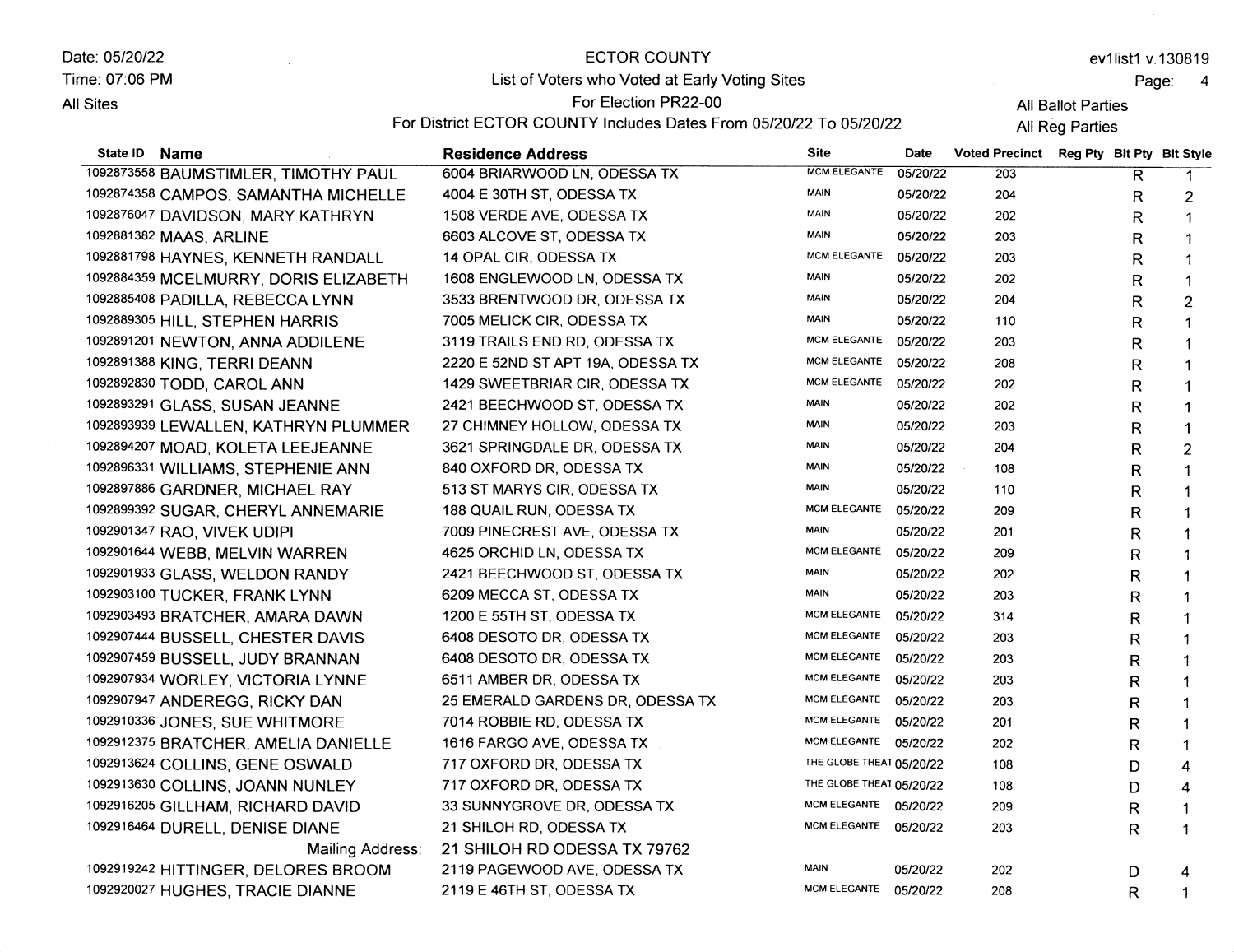Date: 05/20/22 Time: 07:06 PM **All Sites** 

## ECTOR COUNTY

List of Voters who Voted at Early Voting Sites For Election PR22-00

ev1list1 v.130819

Page: 5

 $\epsilon$ 

For District ECTOR COUNTY Includes Dates From 05/20/22 To 05/20/22

All Ballot Parties All Reg Parties

| State ID Name |                                      | <b>Residence Address</b>       | <b>Site</b>              | Date     | Voted Precinct Reg Pty Blt Pty Blt Style |             |                |
|---------------|--------------------------------------|--------------------------------|--------------------------|----------|------------------------------------------|-------------|----------------|
|               | 1092920867 BROOKS, REBECCA MEANS     | 1505 E 18TH ST, ODESSA TX      | <b>MAIN</b>              | 05/20/22 | 312                                      | R           | 3              |
|               | 1092922237 COOK, DEBORAH ZUGG        | 4012 SOUTHBROOK CT, ODESSA TX  | <b>MCM ELEGANTE</b>      | 05/20/22 | 208                                      | R           | 1              |
|               | 1092922791 ORMSBY, DANIEL DAVID      | 2615 ALICE ST, ODESSA TX       | MCM ELEGANTE 05/20/22    |          | 108                                      | R           | 1              |
|               | 1092925406 HILL, MARY HALL           | 35 TROON DR, ODESSA TX         | <b>MAIN</b>              | 05/20/22 | 203                                      | R           | 1              |
|               | 1092925937 MOORE, MELISSA ANN        | 1518 E 11TH ST, ODESSA TX      | <b>MAIN</b>              | 05/20/22 | 309                                      | R           | $\mathbf{1}$   |
|               | 1092925959 BLAND, ROBERT NEWTONIV    | 6902 ROBBIE RD, ODESSA TX      | <b>MCM ELEGANTE</b>      | 05/20/22 | 201                                      | R           | 1              |
|               | 1092926392 GARCIA, MARISOL MORENO    | 4106 CLAYTON PL, ODESSA TX     | <b>MCM ELEGANTE</b>      | 05/20/22 | 203                                      | R           | $\mathbf 1$    |
|               | 1092929298 BROOKS, STEVEN MARION     | 1505 E 18TH ST, ODESSA TX      | <b>MAIN</b>              | 05/20/22 | 312                                      | R           | 3              |
|               | 1092931926 CLANTON, SARAH JOANNE     | 652 DUKE AVE, ODESSA TX        | THE GLOBE THEAT 05/20/22 |          | 110                                      | R           | 1              |
|               | 1092933359 RENFRO, MICKEY SHEA       | 9428 SAGEBRUSH AVE, ODESSA TX  | MCM ELEGANTE 05/20/22    |          | 110                                      | R           | 1              |
|               | 1092933363 POOL, GAIL G              | 151 QUAIL RUN, ODESSA TX       | MCM ELEGANTE 05/20/22    |          | 209                                      | R           | 1              |
|               | 1092933718 HOWELL, VIRGINIA JANE     | 5710 KINGSTON AVE, ODESSA TX   | <b>MAIN</b>              | 05/20/22 | 313                                      | R           | 1              |
|               | 1092934642 NEWTON, KENNETH RAY       | 3119 TRAILS END RD, ODESSA TX  | MCM ELEGANTE 05/20/22    |          | 203                                      | R           | 1              |
|               | 1092935625 ELLIG, HOWARD GEORGE      | 1518 HAYWOOD AVE, ODESSA TX    | MCM ELEGANTE 05/20/22    |          | 202                                      | R           | 1              |
|               | 1092935768 REESE, WYVETA P           | 1500 SPUR AVE, ODESSA TX       | <b>MAIN</b>              | 05/20/22 | 202                                      | R           | 1              |
|               | 1092936975 DESILETS, MICHELE HALEY   | 3 CHIMNEY HOLLOW, ODESSA TX    | MCM ELEGANTE 05/20/22    |          | 203                                      | R           | 1              |
|               | Mailing Address:                     | PO BOX 12513 ODESSA TX 79768   |                          |          |                                          |             |                |
|               | 1092937289 ROBINSON, BRADLEY THOMAS  | 2724 E 21ST ST, ODESSA TX      | MCM ELEGANTE 05/20/22    |          | 202                                      | R           | 1              |
|               | 1092937338 FOX, GERALD DEE           | 1716 HAYWOOD AVE, ODESSA TX    | MCM ELEGANTE 05/20/22    |          | 202                                      | R           | 1              |
|               | 1092940431 MCKEE, GEORGE RUSSELL     | 1511 IDLEWOOD LN, ODESSA TX    | THE GLOBE THEAT 05/20/22 |          | 202                                      | R           | 1              |
|               | 1092942558 SIMMONS, MICHAEL DUANE    | 2941 BAINBRIDGE DR, ODESSA TX  | <b>MAIN</b>              | 05/20/22 | 203                                      | R           | $\mathbf{1}$   |
|               | 1092942768 DUMAS, SANDRA LYNNE       | 7013 PINECREST AVE, ODESSA TX  | MCM ELEGANTE 05/20/22    |          | 201                                      | R           | 1              |
|               | 1092942775 COOTS, CONNIE             | 63 LA PROMESA CIR, ODESSA TX   | MCM ELEGANTE 05/20/22    |          | 201                                      | R           | $\mathbf{1}$   |
|               | 1092942995 DUDLEY, DEBORAH ANN       | 4609 LEMONWOOD LN, ODESSA TX   | <b>MCM ELEGANTE</b>      | 05/20/22 | 209                                      | R           | 1              |
|               | 1092945001 COUCH, MELINDA DUTTON     | 1425 VERDE AVE, ODESSA TX      | <b>MCM ELEGANTE</b>      | 05/20/22 | 202                                      | R           |                |
|               | 1092945072 COUCH, GEORGE HENRYJR     | 1425 VERDE AVE, ODESSA TX      | <b>MCM ELEGANTE</b>      | 05/20/22 | 202                                      | R           | 1              |
|               | 1092945811 REESE, LYNDEL LEE         | 1500 SPUR AVE, ODESSA TX       | <b>MAIN</b>              | 05/20/22 | 202                                      | D           | $\overline{4}$ |
|               | 1092946016 BYNUM, SHARON DIANE       | 22 PRESTON OAKS CIR, ODESSA TX | <b>MCM ELEGANTE</b>      | 05/20/22 | 209                                      | R           | 1              |
|               | 1092948004 RICE, NINA                | 5415 WIMBERLEY ST, ODESSA TX   | MAIN                     | 05/20/22 | 208                                      | R           | 1              |
|               | 1092948494 MCSPADDEN, ROBIN ANN      | 2909 DEERING DR, ODESSA TX     | <b>MAIN</b>              | 05/20/22 | 203                                      | R           | 1              |
|               | 1092951431 DUMAS, TERRY RAY          | 7013 PINECREST AVE, ODESSA TX  | <b>MCM ELEGANTE</b>      | 05/20/22 | 201                                      | $\mathsf R$ | $\mathbf 1$    |
|               | 1092951624 HICKS, LORI TRIPP         | 7040 WILLOW BEND ST, ODESSA TX | <b>MCM ELEGANTE</b>      | 05/20/22 | 206                                      | R           | 1              |
|               | 1092953985 JOHNSON, CONNIE LAVERNE   | 2600 E 21ST ST, ODESSA TX      | <b>MAIN</b>              | 05/20/22 | 202                                      | R           | 1              |
|               | 1092958852 FERGUSON, GARY PAUL       | 8629 NOTRE DAME AVE, ODESSA TX | MCM ELEGANTE             | 05/20/22 | 110                                      | R           | 1              |
|               | 1092958868 FERGUSON, LAVONDA DOYLENE | 8629 NOTRE DAME AVE, ODESSA TX | MCM ELEGANTE 05/20/22    |          | 110                                      | R           | $\mathbf 1$    |
|               |                                      |                                |                          |          |                                          |             |                |